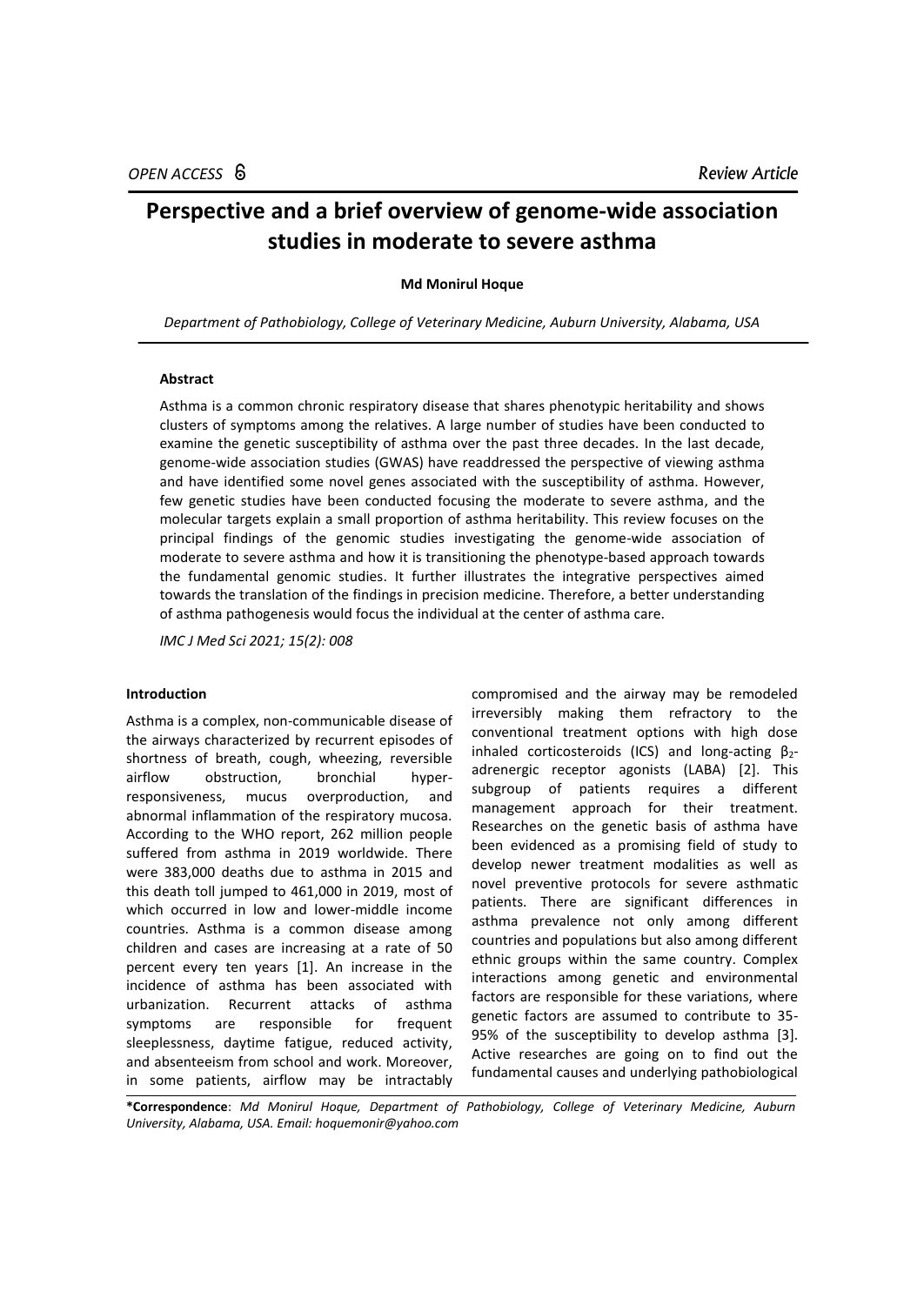pathways responsible for the development of asthma. Several genomic approximations have been done to find out the genes underlying the pathogenesis of asthma. The expedition started with linkage analysis studies followed by positional cloning and later by candidate-gene association studies. High-throughput polymorphism genotyping led to the development of methods for much denser genomic scans and initiated the era of genome-wide association studies (GWAS) [4].

*Moffatt MF et al.* conducted the first GWAS of asthma in 2007 [5]. Ninety three papers were found reported in the GWAS catalog (https://www.ebi.ac.uk/gwas/) till June 1, 2021, on 51 asthma or asthma-related traits. Among them, 9 are GWASs of severe asthma or asthma exacerbations. Validation of the genomic findings from GWAS through the studies of biological mechanistic pathways is opening up the prospect of discovery of potential targets and newer biological drugs, which can modify the progression of disease and prevent the development of severe diseases. This will lead to a paradigm shift in the management approach of asthma that will prioritize the endotype than the phenotype of the disease. It will ultimately lead to a better understanding of asthma heterogeneity and progression, and will help to develop new targeted treatments.

#### **Phenotypic view of asthma**

Asthma has long been managed conventionally based on the phenotypic characteristics which are diagnosed by different clinical parameters, such as, history of the patient, lung function test, spirometry, FEV1 (forced expiratory volume) and chest X-ray. Different studies have been conducted to precisely classify asthma so that management protocol can be tailored according to the requirement of the patient cohort. *Moore et al.* studied asthmatic patients of over 12 years old (726 patients), registered with the Severe Asthma Research Program (SARP) of National Heart Lung and Blood Institute (NHLBI). They conducted cluster analysis using different respiratory function tests and other parameters and categorized the asthmatic patients into 5 clusters emphasizing the clinical course and treatment response for better

compliance and greater outcome. Although their algorithm was used for the differential diagnoses of asthma in research studies, it could not be applied in different levels of asthma severity [6,7].

Even though newer drugs are being discovered to combat asthma, the mainstay of treatment remains the inhaled corticosteroids,  $\beta_2$ -adrenoceptor agonists, and cholinergic antagonists. None of these drugs prevents or cure asthma, though patients get some level of symptomatic relief but a large proportion continues to suffer [8,9]. A genetic basis can explain this discrepancy of response to the drugs. Asthma susceptibility genes cause mild or intermittent asthma by interacting with environmental factors. Later, different genes lead to disease progression by interacting with other environmental exposures. Thus genetic profiles combined with environmental factors create the platform of different pathophysiological abnormalities and lead to varied clinical asthma patterns. So, a prospective approach is required to categorize the severity of asthma and improve asthma control by personalization of asthma management and identifying the patients at risk for adverse outcomes [5].

# **Insight into the genetic epidemiology of asthma and associated contributing factors**

Asthma is not merely a single disease rather it is an umbrella for multiple diseases with similar clinical features. It has different genetic and environmental contributors. The risk of developing asthma in a person depends not only on his/her degree of genetic relatedness to his/her relative with the disease but also on the severity and the age of onset of asthma in that relative. There is more chance of the development of asthma among the offspring of the asthmatic parents. This supports the genetic predisposition of asthma. The risk of developing asthma in children is 25% if one parent is affected, but it becomes 50% if both parents are affected. Studies on twin further support the genetic basis of asthma. The recurrence risk of asthma is much higher among monozygotic twins than in dizygotic twins [10,11]. However, the concordance of asthma in monozygotic twins is 75% rather than 100%. Even though the monozygotic twins share all their genes, this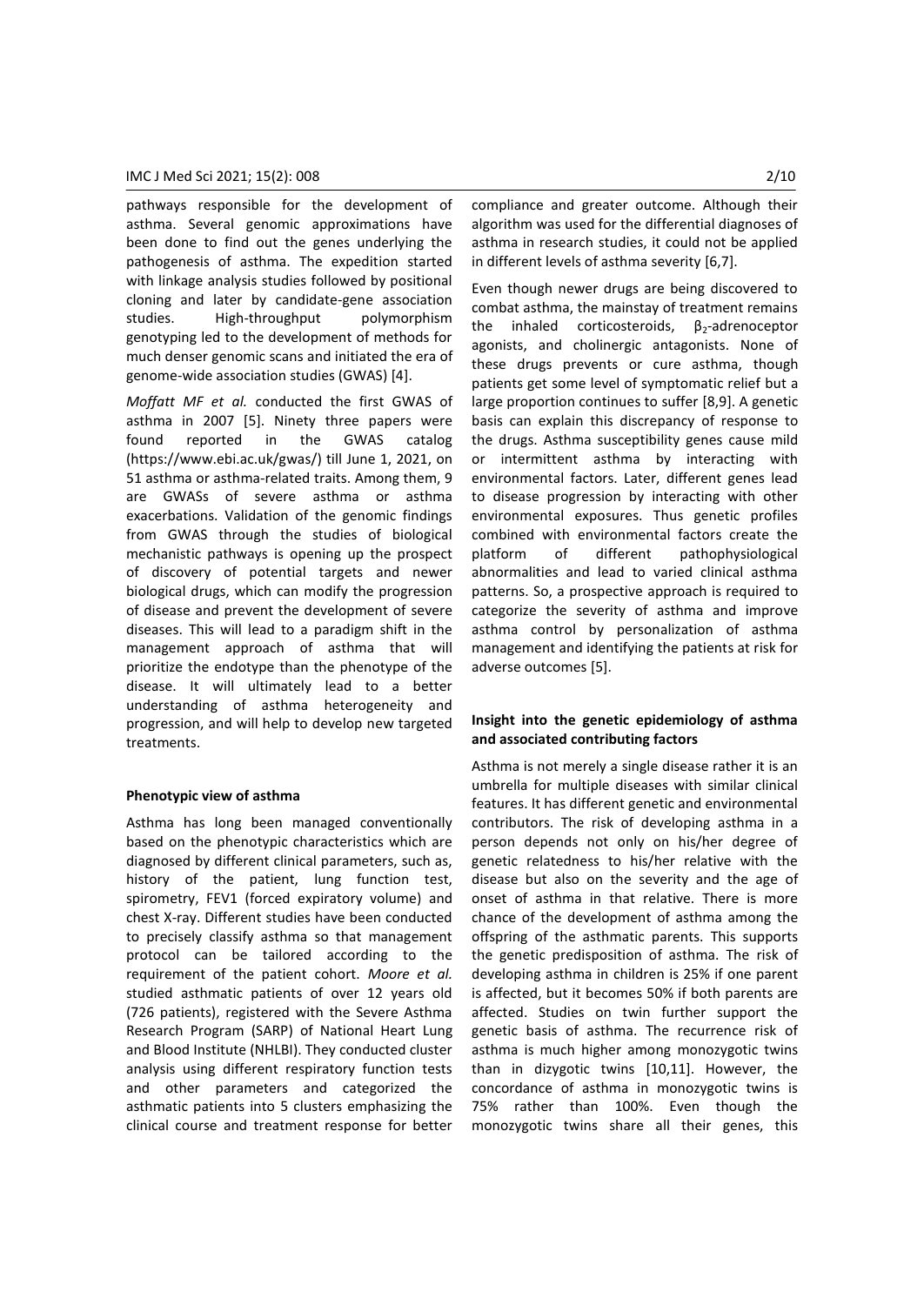discordance of asthma among them points out that not only the genetic factors but also environmental risk factors play an important role in asthma [10]. Hence, although family background plays an important role in the development of asthma, the phenotypic expression of asthma may be influenced by environmental and other genetic factors. A small number of genes are responsible for setting the individual risk background which is then acted upon by another set of modifying genes and environmental factors.

*Markus J. Ege et* al. conducted a genome-wide interaction analysis for candidate genes of asthma and atopy in a farming environment and they found 5 SNPs (Single Nucleotide Polymorphism) interact with farm-related exposures [12]. This indicates the presence of a potential interaction between the genotype and the environmental factors. Classic GWASs without considering the environmental exposures may not detect the involved SNPs. However, gene-environment interaction provides the opportunity to unravel genetic effects masked by environmental exposures. Moreover, the non-linear expression of the asthma phenotypes makes it even more variable. This adds more difficulty in the prediction of asthma status for a genotype or combination of genotypes. Asthma is more prevalent in the Western population (up to 20%) whereas it is around 1% in the developing world [13]. People in urban areas suffer more from asthma than rural people. Occurrence of symptom frequency, degree of airway responsiveness, level of lung function, and airway inflammation has been found to aggregate within families. So, a person is prone to develop severe asthma if he has a positive family history of severe asthma. A better understanding of the causative factors for the variation of diseases along with the host-related differences in genetic makeup would facilitate the personalized treatment [14].

## **Approaches for discovering asthma genes: the study of molecular genetics**

Over a hundred genes have been found associated with the development of asthma and the list is still growing. Different experimental approaches have been used to unravel the genetic determinants of asthma. Technology has continuously evolved over the time to overcome the limitation of existing techniques to reach the desires goal. The candidate gene approach and genome-wide approaches are the principal approaches. Candidate gene association study is conducted in a case-control manner and enrichment of a marker allele (SNP) or haplotype (the group of alleles) are compared among the cases and controls. Another approach is the candidate gene analysis where course of the disease is investigated in the cohort and crosssectional study designs. Candidate genes are selected based on their known function and the role they play in pathogenesis. As a result, these studies become biased towards studies of immunerelated genes and they are unable to discover novel genes or pathways by themselves. These approaches are confined to what we already know or what we think we know about disease pathogenesis and gene functions [15,16]. To overcome the drawback of the candidate gene analysis study, the genome-wide approach was adopted. In this gene discovery approach, the whole genome is taken into consideration without any prior hypotheses about the location of the most important genetic contributors to disease risk. So this approach is called the "hypothesisfree" or "hypothesis-generating" approach. Genome-wide approaches can discover novel genes and pathways involved in the pathogenesis of the disease. Thus this approach introduces new targets and potential pathways for further exploration of the diseases process. Genome-wide linkage study and genome-wide association study (GWAS) are the two methods of genome-wide approach.

Genome-wide linkage studies require the availability of families with at least two affected relatives (affected sibling pairs) where the disease locus co-segregates within the families. The susceptibility loci are also shared among affected relatives more often than expected by chance. This linkage disequilibrium (LD) is utilized in such studies. Linkage studies require relatively few genetic markers and they reveal multiple rare alleles that confer risk for disease, even if the specific variant differs among families. However, they identify very broad regions that contain hundreds of genes and this limits the resolution of the method. Moreover, these studies have low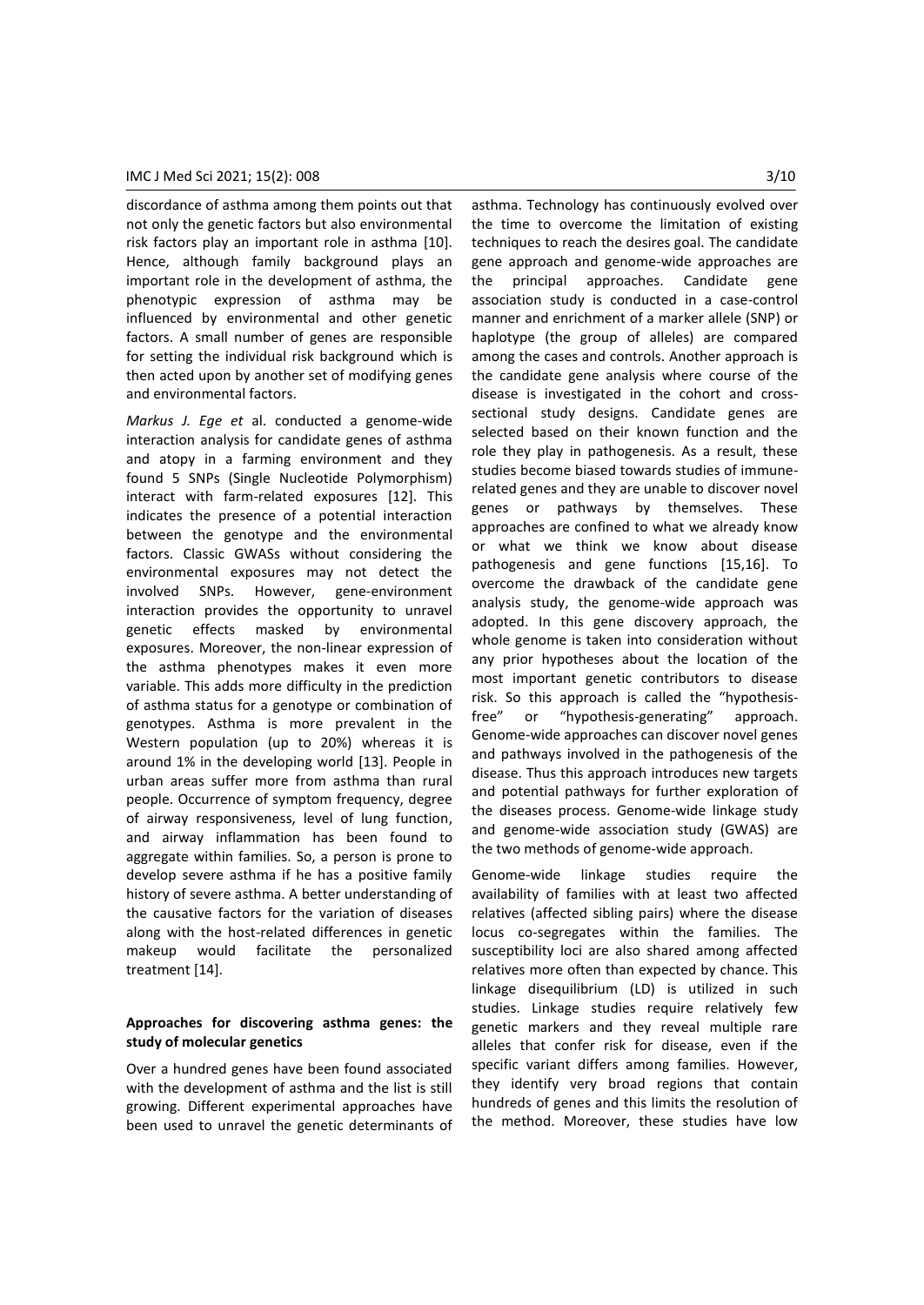power to detect risk variants with modest effect sizes on disease risk [15]. The next approach that came into play to deal with the shortcomings of linkage studies is GWAS. GWAS has excellent resolution and good power to detect risk variants with modest effect sizes. It does not need to study families for linkage analysis. It extends the candidate gene approach to include markers that tag all common variations in the genome. GWAS can test for associations with more than a million Single Nucleotide Polymorphisms (SNPs). To achieve genome-wide levels of significance, very large sample sizes and very stringent thresholds of significance (typically with  $p<10^{-7}$ ) are required to deal with the statistical issues while performing millions of SNP association analyses. To fulfill the criteria researchers collaborate at national and international levels, combine different smaller GWASs and conduct meta-analysis to increase the power of the study [15]. Several GWASs have been conducted to find out the genetic basis of severe asthma.

## **Perspectives of genome-wide association studies**

GWAS is a form of genetic association study where hundreds of thousands of SNPs are assessed in a large group of subjects (in a case-control manner) for relationships to a specific phenotype (such as asthma) or a disease-related phenotype (such as IgE level). Unbiased interrogation of the whole genome is the main driving power of GWAS. It is viewed in the context of the Human Genome Project as a whole [17]. The GWASs enable the detection of previously un-described and unsuspected genetic components. But, variants detected as significantly associated in a GWAS do not certify that they are pathogenic. These variants might be in linkage disequilibrium with other rarer and untyped variants [18]. Moreover, the relationship between the genotype and disease is moderated by early environmental exposures, including tobacco smoke, respiratory infection [19], and place of residence. In particular, geneenvironment interaction in childhood may determine the platform of risk factors so that associations become apparent only in the exposed individuals. Such gene-environment interactions are common in asthma, and they are very difficult to detect in a GWAS. Thirty eight loci have been found associated with asthma with a threshold of the genome-wide significance level. Among these loci, the cluster of genes on chromosome 17q12-21 is the most consistently replicated locus among the childhood-onset disease across a diverse range of ethnic backgrounds [20]. Variation at this locus is not associated with atopy, indicating that it is an asthma susceptibility locus and it acts through nonatopic pathways (non-IgE-mediated) [15]. Thus, GWASs are redefining the conventional view of looking at the disease and treatment by identifying novel findings. Genome-wide association studies perform genotyping arrays with up to millions of SNP markers in an unbiased manner throughout the genome to detect the underlying genetic variants responsible for the disease. It requires a very large sample size to maximize the statistical power to detect risk alleles with modest size effects. This requirement is achieved by pooling the samples from multiple independent investigations where the participating members get the chance to agree on standard methods of analysis. A welldeveloped plan for a large meta-analysis provides the platform for examining genetic factors that are common to or variable between various studies [21].

Meta-analyses of asthma GWASs have been conducted by the GABRIEL (A Multidisciplinary Study to Identify the Genetic and Environmental Causes of Asthma in the European Community) and the EVE (a collection of US-based investigators assembled to investigate asthma-susceptibility genes in ethnically diverse populations) consortiums. Subjects only from European ancestry were included in GABRIEL meta-analysis, whereas the EVE study included racially and ethnically diverse subjects from the U.S. and Mexico. The combined results of these two large studies showed highly replicable ethnic or race-specific as well as ethnically diverse associations with asthma [15]. Novel genetic variants, as well as new biological pathways, came under the focus of study. *Rose Du et al.* conducted the first genomewide association study of severe or exacerbated asthma among non-Hispanic white children in 2011 [22]. They found that the class I MHC-restricted T cell-associated molecule gene (CRTAM) expression (in the activated CD8+ and NK-T cells) was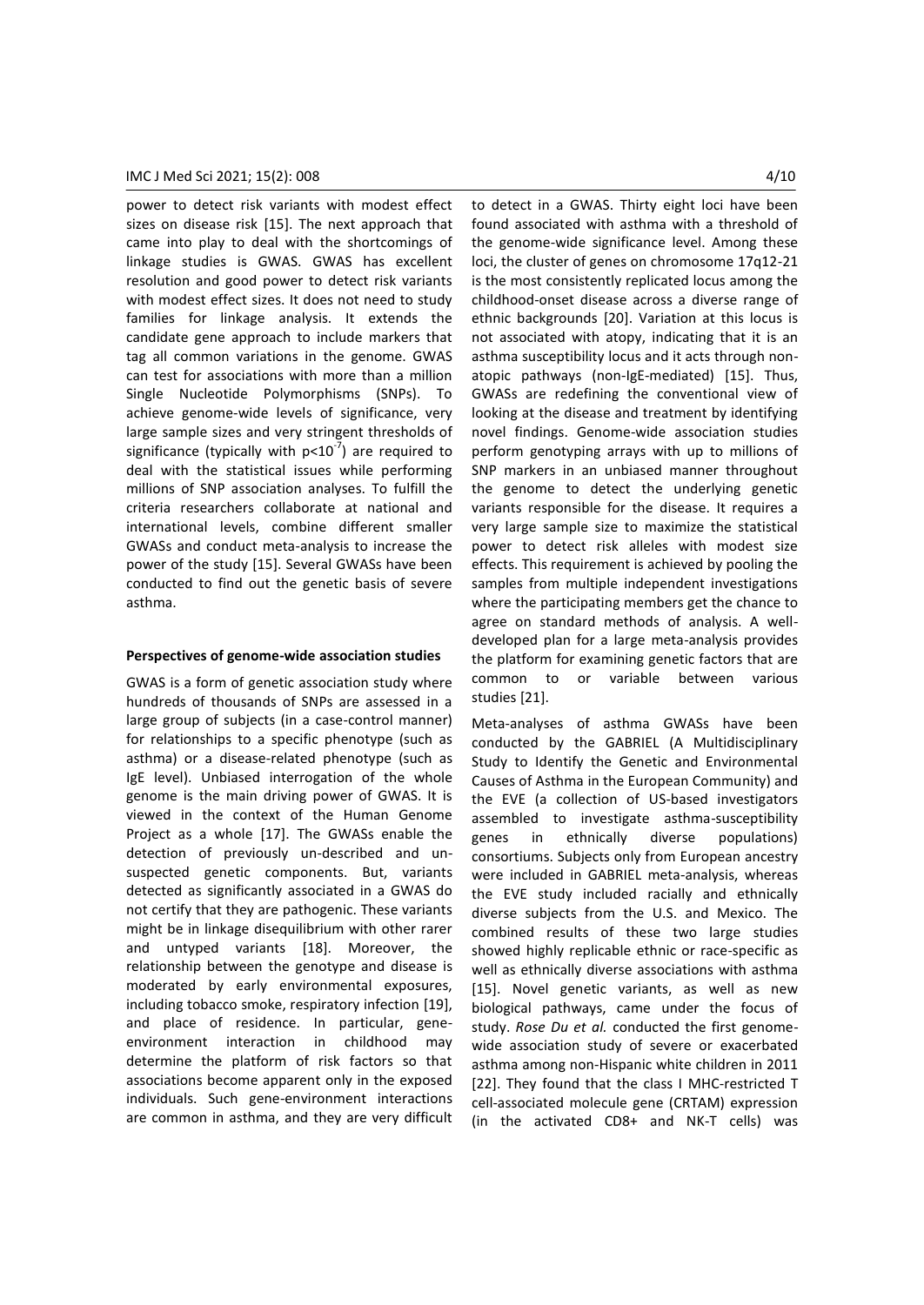## IMC J Med Sci 2021; 15(2): 008 5/10

associated with asthma exacerbation at a low level of vitamin D. This study referred to the importance of maintenance of an adequate level of vitamin D in the high-risk asthmatic patients. Another study to determine the genetic determinants of severe asthma found the role of ORMDL3/GSDMB locus on chromosome 17q12-21, which was identified as associated with mild to moderate asthma. Proper study design, control of the population heterogeneity with adequate sample size might discover variants responsible for severe asthma masked as a variant of mild asthma. This study found another two novel genes PRPS1L1 and intergenic associated with severe asthma [2]. These genes play biological roles in the pathogenic inflammation of asthma through dendritic cells or Th2 cytokines. Genetic variants identified underlying moderate to severe asthma are summarized in Table-1. All these variants are related to the biological pathways of asthma at different levels of pathogenesis. They will reveal fundamental information regarding severe asthma pathogenesis through a multi-dimensional approach.

The largest GWAS conducted among European ancestry for moderate to severe asthma was published in 2019. It identified 3 novel genes expressed in airway epithelium and in the blood eosinophil [21]. SEMA3D gene codes for a signaling protein for endothelial cell migration and angiogenesis which is responsible for airway remodeling and asthma exacerbation. It causes immune cell recruitment during inflammation. CTNNA3 plays a role in muscle cell coherence, which has brought bronchial smooth muscle under study for insight into its possible role in asthma exacerbation [24].

# **Target genes of asthma risk variants and functional study**

The aim of asthma GWAS is to identify genetic variants (or another variant in strong linkage disequilibrium) associated with disease risk which affects the protein sequence or the transcription patterns of a gene (target gene) that ultimately plays a role in disease pathophysiology. Disease risk-associated variants highlight specific genes and molecular pathways which are dysregulated in asthma and they help understand the underlying cause of the development of asthma. There are at least 24 genes that are likely targets of severe asthma risk variants. Target genes of risk variants can be identified in two ways. Based on the published risk variants or variants in strong LD with them, a statistical approach, such as ANNOVAR is used to see if these variants are non-synonymous coding variants. Assessment of the variants for a reproducible association with asthma in the UK Biobank study can be performed. This approach identified 8 likely (non-synonymous variants) target genes: GSDMA, GSDMB, HLA-DQA1, HLA-DQB1, IL1RL1, IL6R, TLR1, and ZPBP2 in asthma risk variants [26].

Expression quantitative trait loci (eQTL) analysis can be performed to see if the target genes or associated SNPs are in strong LD with the reported variants. For example, using the eQTL approach, 48 likely target genes were found in asthma susceptibility variants. This approach needs eQTL studies to be conducted in tissues relevant to asthma pathophysiology, for example, lung, epithelium, whole blood, different immune cell types, such as CD4+ T cells, Nk cells, dendritic cells, etc. These analyses show the importance of the variants as the determinants of cellular function and disease risk. However, these studies should be performed carefully to ensure that the effect of these variants on gene expression is not specific to tissues, cell types, and cellular conditions or the variants have a moderate effect on the genes to be detected with the sample sizes in the published eQTL studies. Otherwise, the findings will not interpret the true picture.

In such cases, the target genes could be identified by functional studies, such as experiments to determine the effect of risk variants on promoter enhancer chromatin interactions, transcription factor binding, or promoter activity [26]. Functional studies in mice produce a good result in this regard. For example, functional studies in transgenic  $(hORMDL3<sup>zp3-Cre</sup>)$  mice show that ORMDL3 expression increases airway remodeling (increased airway smooth muscle, sub-epithelial fibrosis, and mucus production) following airway inflammation [27]. Another study using hGSDMB<sup>zp3-Cre</sup>mice shows that increased expression of GSDMB causes a spontaneous increase in airway hyper-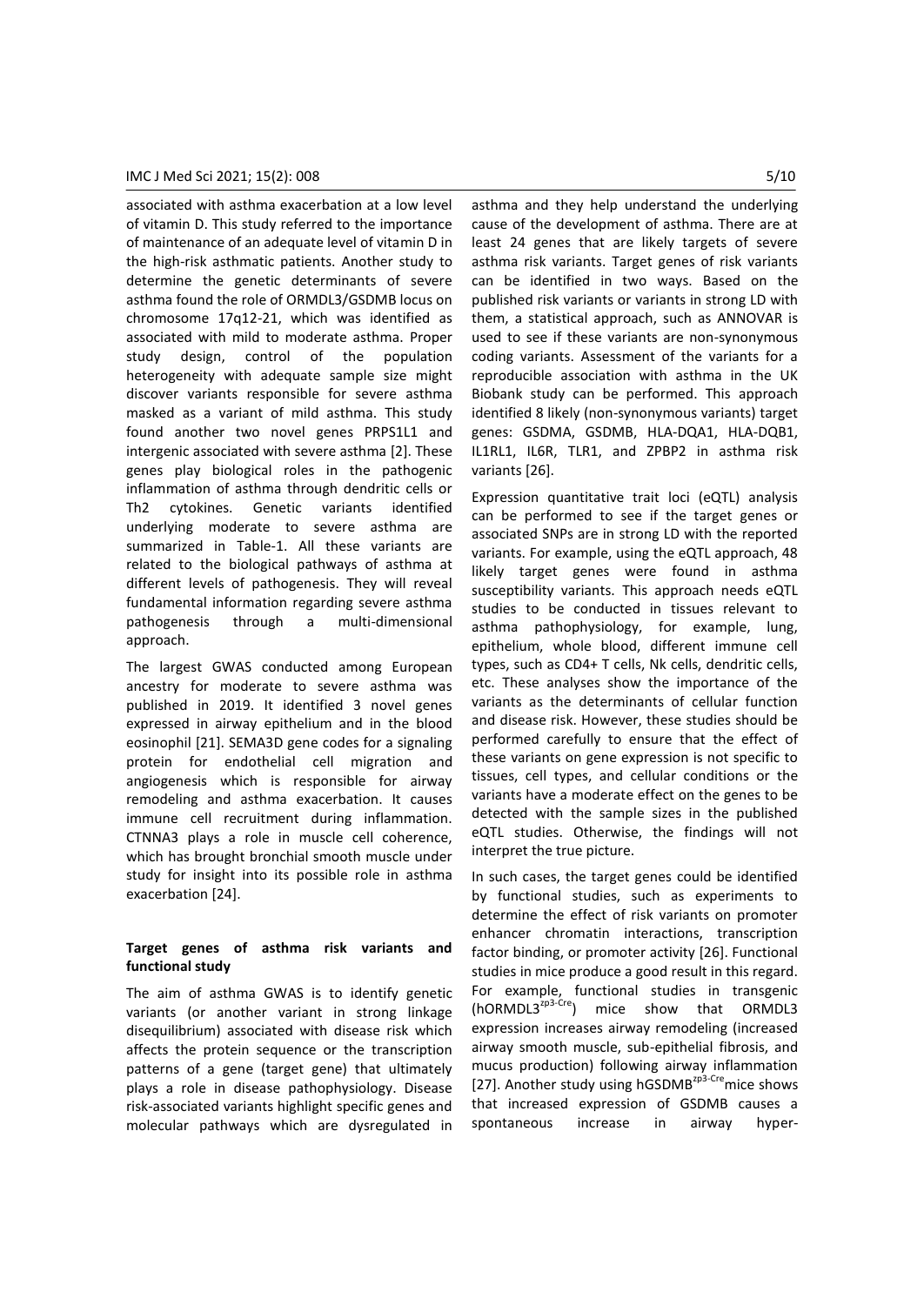# IMC J Med Sci 2021; 15(2): 008 6/10

**Table-1**: *Genome-wide association studies identifying moderate to severe asthma risk variants\**

| <b>Study population</b>              | Phenotype    | Chromosome     | Reported      | <b>SNP</b>  | <b>Alleles</b> | P-value                |
|--------------------------------------|--------------|----------------|---------------|-------------|----------------|------------------------|
|                                      |              |                | gene          |             |                |                        |
| 395 non-Hispanic white               |              | 11             | <b>CRTAM</b>  | rs7941607   | C/T            | $2.8 \times 10^{-4}$   |
| children (CAMP cohort)               | Asthma       |                |               |             |                |                        |
| with asthma. Replication:            | exacerbation |                |               |             |                |                        |
| 584 Costa-Rican children             |              | 11             | <b>CRTAM</b>  | rs2272094   | A/G            | $2.9 \times 10^{-4}$   |
| with asthma exacerbation             |              | 11             | <b>CRTAM</b>  | rs2140151   | A/C            | $9.7 \times 10^{-4}$   |
| $[22]$ .                             |              |                |               |             |                |                        |
| 933 individuals of European          |              | $\overline{2}$ | <b>IL18R1</b> | rs3771166   |                | $1.24 \times 10^{-7}$  |
| ancestry with severe                 | Severe       | 5              | C5orf56       | rs11745587  |                | $2.13 \times 10^{-6}$  |
| asthma and 3346 controls.            | asthma       | 6              | CD83          | rs9382936   |                | $5.86 \times 10^{-5}$  |
| Replication: 231 cases with          |              | 7              | PRPS1L1       | rs12699949  |                | $1.19 \times 10^{-5}$  |
| severe asthma and 1,345              |              | 13             | Integrin      | rs2496764   |                | $8.03 \times 10^{-5}$  |
| controls recruited from              |              | 17             | ERBB2         | rs1810132   |                | $4.54 \times 10^{-5}$  |
| AAGC [2].                            |              |                |               |             |                |                        |
| 1,173 cases and 2,522                | Asthma with  | $\overline{2}$ | ILIR1         | rs1558641   | G              | $6.6 \times 10^{-9}$   |
| controls of Danish descent.          | severe       | 5              | RAD50         | rs6871536   | C              | $1.8 \times 10^{-9}$   |
| Replication: 3,975 children          | exacerbation | 7              | CDHR3         | rs6967330   | A              | $1.4 \times 10^{-8}$   |
| from COPSAC <sub>2000</sub> and MAAS |              | 9              | IL33          | rs928413    | G              | $4.2 \times 10^{-13}$  |
| cohort [23].                         |              | 17             | <b>GSDMB</b>  | rs2305480   | G              | $1.3 \times 10^{-48}$  |
| 581 children from CAMP               |              | 10             | CTNNA3        | rs7915695   | C              | $2.19 \times 10^{-8}$  |
| and 205 children from                | Asthma       | 10             | CTNNA3        | rs7923078   | $\mathsf{C}$   | $3.02 \times 10^{-8}$  |
| CARE network. Replication:           | exacerbation | 10             | CTNNA3        | rs7923279   | T              | $3.02 \times 10^{-8}$  |
| 786 children from BioUV              |              |                |               |             |                |                        |
| $[24]$                               |              |                |               |             |                |                        |
| 1,347 children from GALAII           |              |                |               |             |                |                        |
| and SAGE cohort.                     | Asthma       | 22             | APOBEC3B-     | rs5995653   | A/G            | $4.80 \times 10^{-6}$  |
| Replication: 1,697                   | exacerbation |                | APOBEC3C      |             |                |                        |
| individual from PiCA study           |              |                |               |             |                |                        |
| $[25]$ .                             |              |                |               |             |                |                        |
| Stage 1: 5,135 cases and             | Moderate to  | $\overline{4}$ | KIAA1109      | rs560026225 | G/A            | $3.06 \times 10^{-9}$  |
| 25,675 controls from                 | severe       | 10             | GATA3         | rs10905284  | C/A            | $1.76 \times 10^{-10}$ |
| European ancestry. Stage2:           | asthma       | 11             | MUC5AC        | rs11603634  | A/G            | $2.32 \times 10^{-8}$  |
| 5,414 cases and 21,471               |              |                |               |             |                |                        |
| controls of European                 |              |                |               |             |                |                        |
| ancestry [21]                        |              |                |               |             |                |                        |
|                                      |              |                |               |             |                |                        |

*\*Note that this list is not exhaustive. CAMP= Childhood Asthma Management Program, AAGC= Australian Asthma Genetics Consortium, COPSAC= Copenhagen Prospective Studies on Asthma in Childhood, MAAS= Manchester Asthma and Allergy Study, CARE= Childhood Asthma Research and Education, BioUV= Biobank of Vanderbilt University, GALAII= Genes-environments & Admixture in Latino Americans Study, SAGE= Study of African Americans, Asthma, Genes and Environments, PiCA= Pharmacogenomics in Childhood of Asthma consortium.*

responsiveness and an increase in airway remodeling (along with increased smooth muscle mass and fibrosis) in the absence of airway inflammation [28]. These functional and animal studies give us insights into the role of ORMDL3 and GSDMB in the pathophysiology of the disease. In another study, the expression of ORMDL3 in the lung influences the host response to fungal challenge and antiviral response to rhinovirus infection. It demonstrates the interaction between ORMDL3 (on locus 17q12-21) and early respiratory infection in the development of asthma. [16]. Thus, the validation of the findings of GWAS through statistical approach or functional studies would unravel the genetic basis of development and outcome of severe asthma.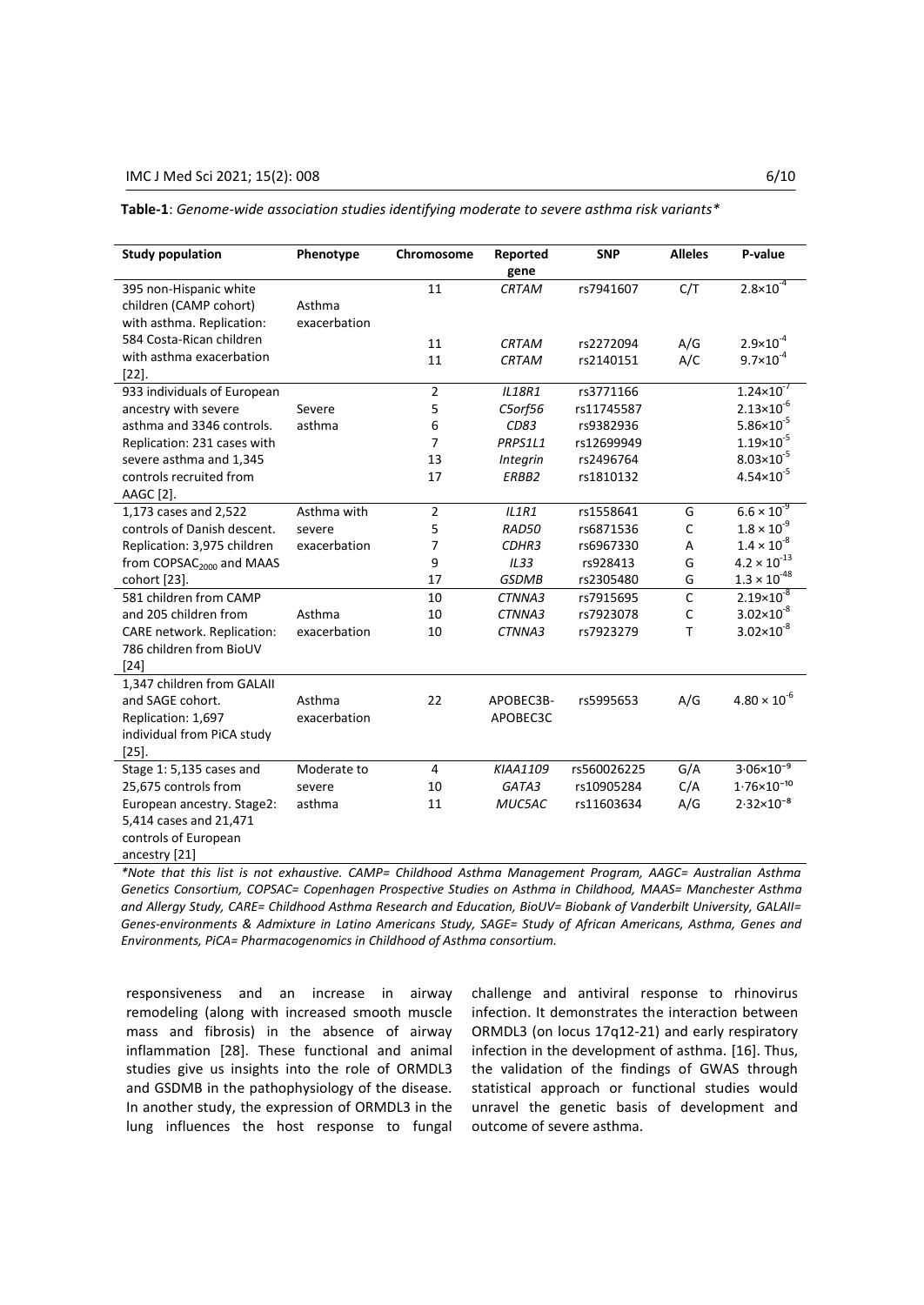## **Translation of the genetic findings into clinical research or practice**

The genetic risk factors identified until today, represent a small proportion of total asthma heritability. An important area of research is how much the individual response is influenced by genetic variation. B<sub>2</sub>-adrenergic receptor agonists (SABA and LABA) and inhaled corticosteroids (ICS) are the most commonly prescribed medication to treat asthma. Most asthma patients experience a decrease in the disease symptoms on treatment with these drugs but a wide range of responses is reported among individuals and populations [4,18]. In spite of high dosages, approximately 5–10% of all patients remain symptomatic and/or at the risk of severe exacerbation of asthma. Subsets of patients continue to suffer despite maintenance treatment even in clinical trials where patients groups are carefully selected and adherence to treatment is closely monitored. This evidence insinuates that there is a role of genetic variance underlying these varied responses [29]. There might be rapid or slow metabolizers among the asthmatics, target proteins or receptors might be expressed in different ways or in different numbers in different individuals, even the biological signaling pathways or epistasis or gene-environment interaction might work differently among them. Characterization of these issues would enable the knowledge gained in GWASs to translate into clinical treatment. For example, pharmacogenetics studies on coding variants in the  $\beta_2$ -adrenergic receptor gene (ADRB2) to test the long-term responses of bronchoconstriction in asthma with short-acting βagonist (SABA) showed an association with polymorphism at the Gly16Arg locus. The results showed that Arg16 homozygotes improved on treatment with intermittent SABA therapy but they did not show any improvement in regular SABA treatment. However, Gly16 homozygotes had improved response to regular SABA therapy, with similar genotype-specific effects [30]. Genetic variation in the STIP1 gene (encodes a protein which is involved in the activation of the glucocorticoid receptor) in candidate gene study has shown differences in FEV1 in response to inhaled corticosteroid treatment [30]. So, information regarding this genetic profile or knowledge of the polymorphisms might bring

radical changes in the disease management approach and will help treatment optimization.

Most GWAS of asthma has limited statistical power due to small sample sizes or underrepresentation of genetically diverse populations. However, large consortia-based study approaches might solve this problem by gathering many small studies from different countries around the world through the contribution of patients from multiethnic populations [4]. The risk SNPs identified in GWAS will help understand how genetic variation at different loci affects gene expression, cellular function, disease pathophysiology and ultimately lead to its application in clinical treatment. A clinical study with tocilizumab in participants with mild to moderate asthma was motivated directly by the results from a GWAS. Another study, based on the genetic findings and the mouse studies, shows asthmatic patients with CT or TT genotype for rs4129267 (who have increased levels of sIL-6R) are expected to be benefited [26].

## **Individual at the center of the health care system: precision medicine for asthma**

Genome-wide association studies are changing the idea of cluster-based symptomatic and maintenance treatment for asthma and bringing forth the idea of precision medicine, where the individual is at the center of the management protocol rather than the group of patients (sharing the common phenotype). Conventional clinical guidelines and some biomarkers have long been used to diagnose asthma. But these diagnostic tools cannot accurately categorize the patients due to the wide variety of molecular mechanisms underlying the different asthma phenotypes.

In this respect, integrative approaches such as a combination of complete clinical data and the biological sources namely genomic modifications, gene transcription, protein levels and chemical modifications, endogenous and exogenous metabolites, and metagenetics could contribute to better characterize the biological processes underlying asthma pathophysiology. This will ultimately help to define asthma subtypes (endotypes) and improve the prediction of severity and treatment response [4] (Figure 1).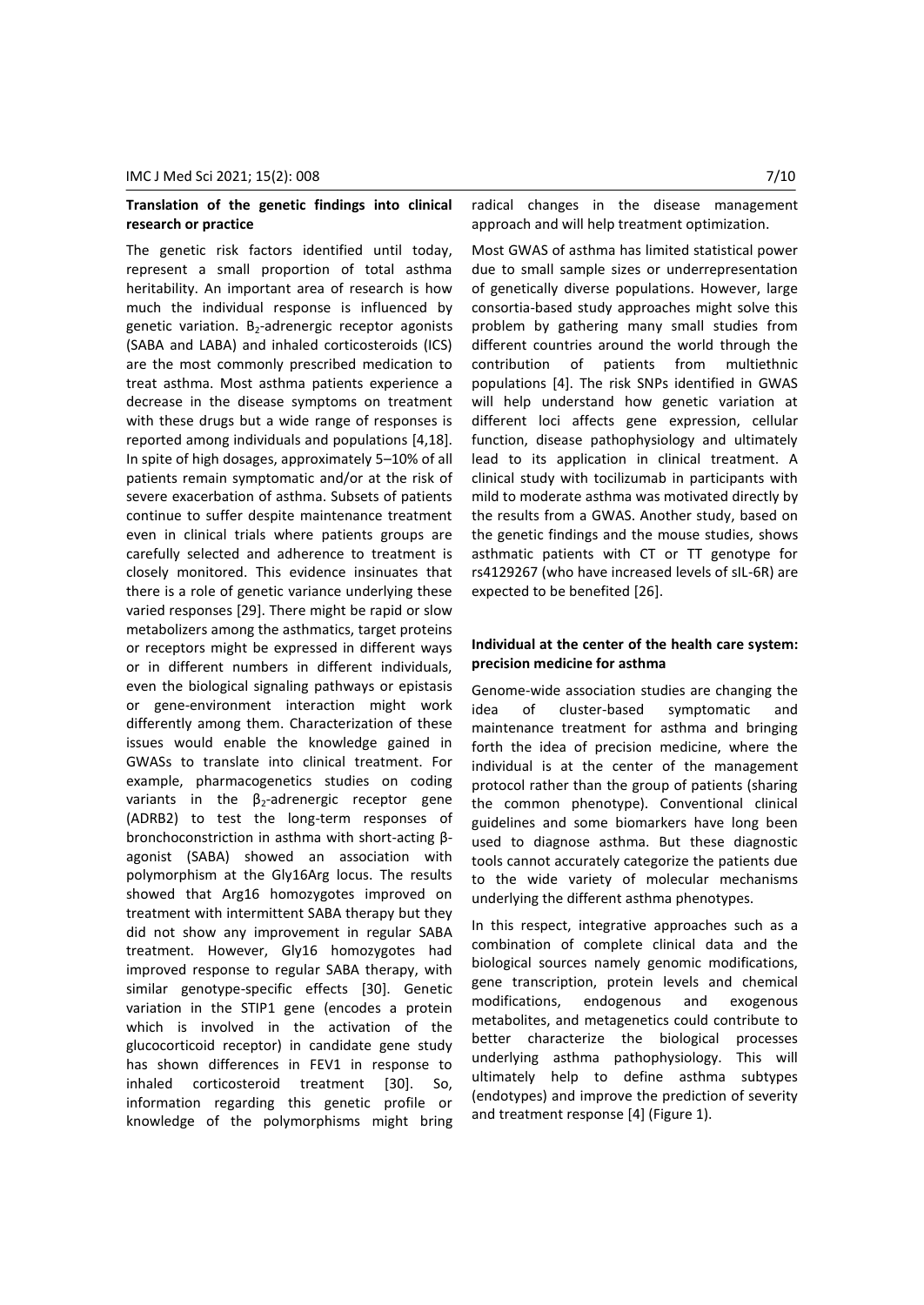

**Figure-1**: *A systems biology approach: asthmatic patient at the center of the asthma management protocol.*

For genome-based management, the patients are genotyped before enrollment in the treatment so that a sufficient number of patients can be studied with the important genotype [31]. The "genotype first" based approach identifies patients of more homogenous endotypes. The whole population is stratified based on an individual's polygenic risk scores or genetic scores. A patient's age, ancestry, family history, BMI, childhood infection, local environmental factors (exposure to tobacco smoke, air pollution, etc.) along with predictive biomarkers (the combination of multiple risk genetic variants) will determine his/her genetic and pharmacogenetics profile. The management protocol that is the preventive, diagnostic and therapeutic strategies will be tailored according to the need of the individual. The individual patient will be regarded as the unit of therapeutic approach and this will ultimately transform conventional disease-based medicine into personalized medicine.

#### **Conclusion**

Each complex disease has its own genetic architecture of common and rare variants. Genegene interaction and gene-environment interactions add another layer of individuality. Phenotypic heterogeneity and multifactorial etiology have made asthma a complex syndrome rather than a single disease entity. Asthma GWASs are identifying multiple genome-wide significant associations to genes that were not considered as key players in asthma pathogenesis previously. Biological pathway studies, multiomics approaches, cutting-edge statistical analyses are exploring the insights generated from genome-wide studies and paving the way to comprehensive management of asthma. Proper harnessing of this information in an integrated way, together with the analysis of mass of data will ultimately lead to personalized health care.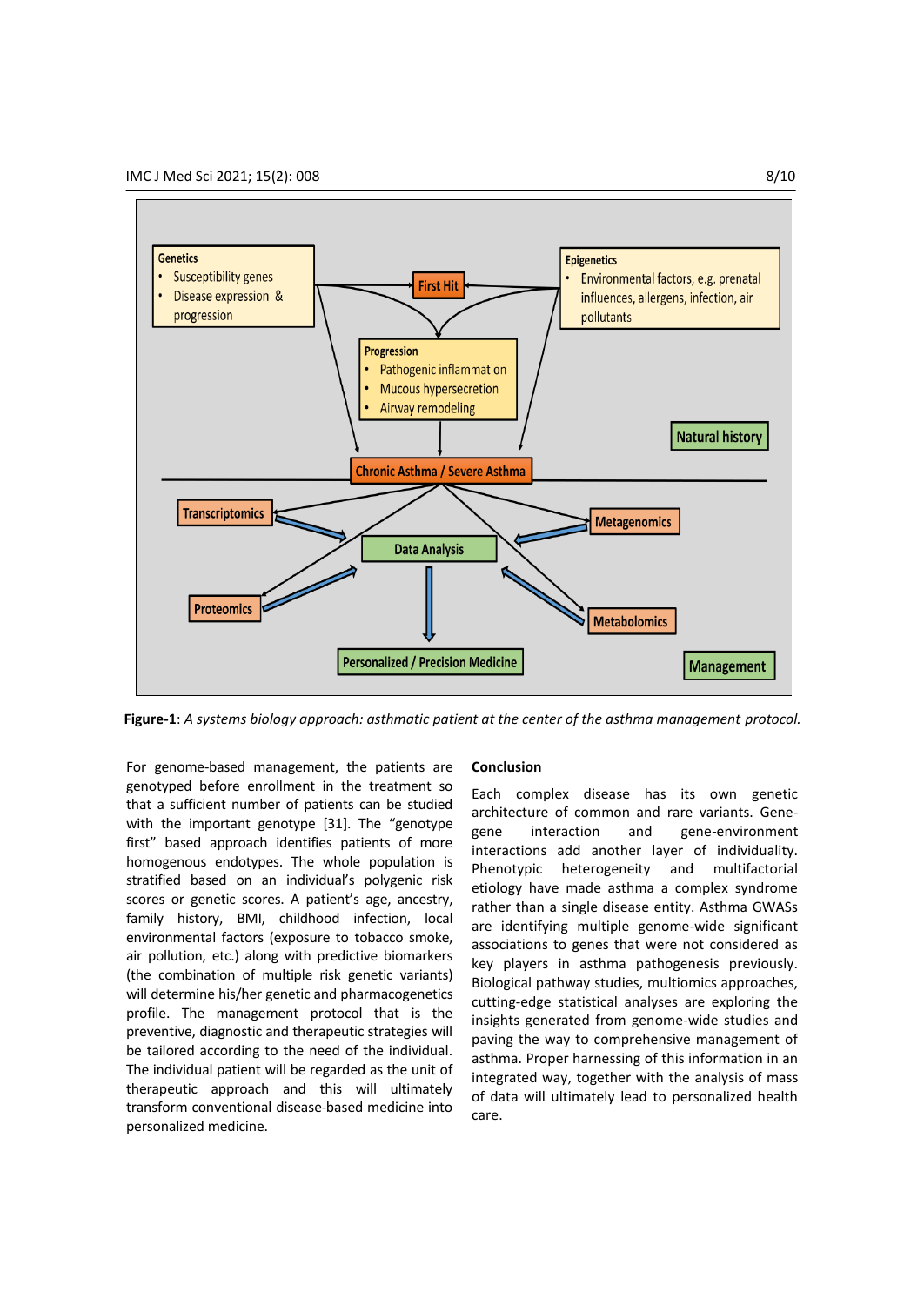#### **Conflict of interest**: None

## **References**

- 1. Bijanzadeh M, Mahesh PA, Ramachandra NB. An understanding of the genetic basis of asthma. *Indian J Med Res*. 2011; **134**(2): 149-61.
- 2. Wan YI, Shrine NR, Soler Artigas M, Wain LV, Blakey JD, Moffatt MF, et al. Bush A, Chung KF, Cookson WO, Strachan DP, Heaney L, Al-Momani BA, Mansur AH, Manney S, Thomson NC, Chaudhuri R, Brightling CE, Bafadhel M, Singapuri A, Niven R, Simpson A, Holloway JW, Howarth PH, Hui J, Musk AW, James AL; Australian Asthma Genetics Consortium, Brown MA, Baltic S, Ferreira MA, Thompson PJ, Tobin MD, Sayers I, Hall IP. Genome-wide association study to identify genetic determinants of severe asthma. *Thorax*. 2012; **67**(9): 762-8.
- 3. Shrine N, Portelli MA, John C, Soler Artigas M, Bennett N, Hall R, et al. Moderate-to-severe asthma in individuals of European ancestry: a genome-wide association study. *Lancet Respir Med*. 2019; **7**(1): 20-34.
- 4. Hernandez-Pacheco N, Pino-Yanes M, Flores C. Genomic Predictors of Asthma Phenotypes and Treatment Response. *Front Pediatr*. 2019; **7**: 6.
- 5. Moffatt MF, Kabesch M, Liang L, Dixon AL, Strachan D, Heath S, et al. Genetic variants regulating ORMDL3 expression contributes to the risk of childhood asthma. *Nature*. 2007; **448**(7152): 470-473.
- 6. Moore WC, Meyers DA, Wenzel SE, Teague WG, Li H, Li X, et al. National Heart, Lung, and Blood Institute's Severe Asthma Research Program. Identification of asthma phenotypes using cluster analysis in the Severe Asthma Research Program. *Am J Respir Crit Care Med*. 2010; **181**(4): 315-23.
- 7. Hirose M, Horiguchi T. Asthma phenotypes. *J Gen Fam Med*. 2017; **18**(5): 189-194.
- 8. Mullane K. The increasing challenge of discovering asthma drugs. *Biochem Pharmacol*. 2011; **82**(6): 586-99.
- 9. Mullane K. Asthma translational medicine: report card. *Biochem Pharmacol*. 2011; **82**(6): 567-85.
- 10. Thomsen SF, van der Sluis S, Kyvik KO, Skytthe A, Backer V. Estimates of asthma heritability in a large twin sample. *Clin Exp Allergy*. 2010; **40**(7): 1054-61.
- 11. Thomsen SF. Genetics of asthma: an introduction for the clinician. *Eur Clin Respir J*. 2015 Jan **16**; **2**.
- 12. Ege MJ, Strachan DP, Cookson WO, Moffatt MF, Gut I, Lathrop M, Kabesch M, Genuneit J, Büchele G, Sozanska B, Boznanski A, Cullinan P, Horak E, Bieli C, Braun-Fahrländer C, Heederik D, von Mutius E; GABRIELA Study Group. Geneenvironment interaction for childhood asthma and exposure to farming in Central Europe. *J Allergy Clin Immunol*. 2011; **127**(1): 138-144, 144.e1-4.
- 13. Asher MI, Montefort S, Björkstén B, Lai CK, Strachan DP, Weiland SK, Williams H; ISAAC Phase Three Study Group. Worldwide time trends in the prevalence of symptoms of asthma, allergic rhinoconjunctivitis, and eczema in childhood: ISAAC Phases One and Three repeat multicountry cross-sectional surveys. *Lancet.* 2006; **368**(9537): 733-43.
- 14. Thomsen SF, Duffy DL, Kyvik KO, Backer V. Genetic influence on the age at onset of asthma: a twin study. *J Allergy Clin Immunol*. 2010; **126**(3): 626-30.
- 15. Ober C, Yao TC. The genetics of asthma and allergic disease: a 21st century perspective. *Immunol Rev*. 2011; **242**(1): 10-30.
- 16. Vercelli D. Discovering susceptibility genes for asthma and allergy. *Nat Rev Immunol*. 2008; **8**(3): 169-82.
- 17. Weiss ST, Silverman EK. Pro: Genome-wide association studies (GWAS) in asthma*. Am J Respir Crit Care Med*. 2011; **184**(6): 631-3.
- 18. Willis-Owen SAG, Cookson WOC, Moffatt MF. The Genetics and Genomics of Asthma. *Annu Rev Genomics Hum Genet*. 2018; **19**: 223-246.
- 19. Smit LA, Bouzigon E, Pin I, Siroux V, Monier F, Aschard H, Bousquet J, Gormand F, Just J, Le